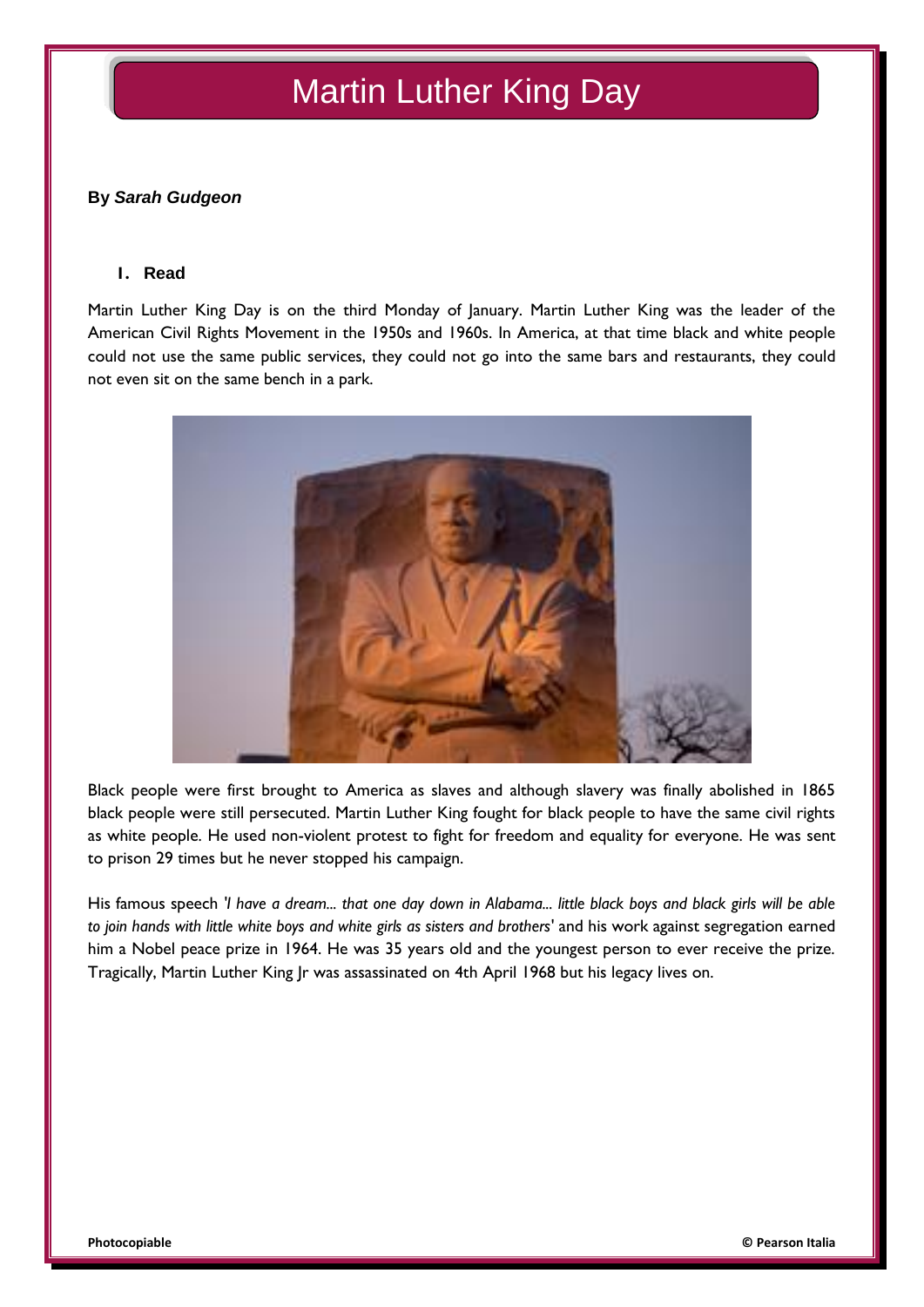## **2. Answer the questions.**

- a. Who was Martin Luther King Jr?
- b. Could black and white people do the same things in America in the 1950s and 1960s?
- c. What did Martin Luther King Jr want?
- d. How did Martin Luther King Jr protest against inequality?
- e. What happened in 1964?
- f. How did Martin Luther King Jr die?

## **3. What's your dream? Complete the sentence.**

My dream is for people to…

**4. Make a class poster. Write your dream on the poster.**